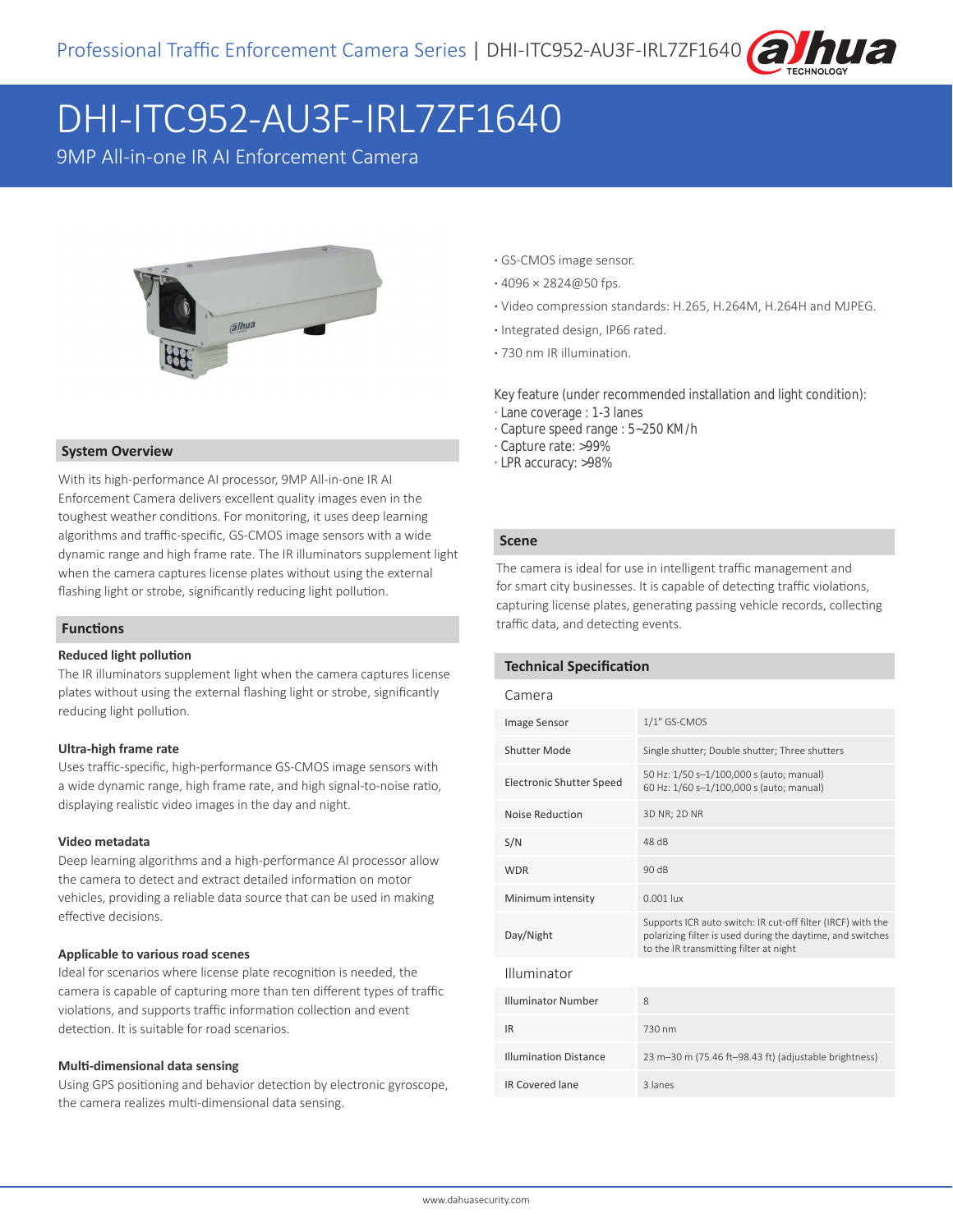## Professional Traffic Enforcement Camera Series | DHI-ITC952-AU3F-IRL7ZF1640

| Lens                                            |                                                                                                                                                                                                                                                                                                                                                                                                                                                                                                                                                                                                                     |  |
|-------------------------------------------------|---------------------------------------------------------------------------------------------------------------------------------------------------------------------------------------------------------------------------------------------------------------------------------------------------------------------------------------------------------------------------------------------------------------------------------------------------------------------------------------------------------------------------------------------------------------------------------------------------------------------|--|
| Lens Type                                       | Motorized vari-focal                                                                                                                                                                                                                                                                                                                                                                                                                                                                                                                                                                                                |  |
| Focal Length                                    | 16 mm-40 mm                                                                                                                                                                                                                                                                                                                                                                                                                                                                                                                                                                                                         |  |
| Max. Aperture                                   | F1.5                                                                                                                                                                                                                                                                                                                                                                                                                                                                                                                                                                                                                |  |
| Aperture Type                                   | P iris                                                                                                                                                                                                                                                                                                                                                                                                                                                                                                                                                                                                              |  |
| <b>Field of View</b>                            | Horizontal: 21.2°-50.1°<br>Vertical: 14.7°-34.4°<br>Diagonal: 25.3°-60.3°                                                                                                                                                                                                                                                                                                                                                                                                                                                                                                                                           |  |
| Function                                        |                                                                                                                                                                                                                                                                                                                                                                                                                                                                                                                                                                                                                     |  |
| <b>Trigger Mode</b>                             | Video detection; radar                                                                                                                                                                                                                                                                                                                                                                                                                                                                                                                                                                                              |  |
| OSD Overlay                                     | Time, address, lane No., plate, plate color, and more.                                                                                                                                                                                                                                                                                                                                                                                                                                                                                                                                                              |  |
| Alarm Event                                     | Storage full, storage error, external alarm, no storage<br>card, license plate blocklist, illegal access, network<br>disconnection, and IP conflict                                                                                                                                                                                                                                                                                                                                                                                                                                                                 |  |
| <b>Automatic Network</b><br>Replenishment (ANR) | Platform and FTP (TF card is required)                                                                                                                                                                                                                                                                                                                                                                                                                                                                                                                                                                              |  |
| <b>Auto Registration</b>                        | Yes                                                                                                                                                                                                                                                                                                                                                                                                                                                                                                                                                                                                                 |  |
| Intelligence                                    |                                                                                                                                                                                                                                                                                                                                                                                                                                                                                                                                                                                                                     |  |
| <b>Target Detection</b>                         | Motor vehicle; motorcycle                                                                                                                                                                                                                                                                                                                                                                                                                                                                                                                                                                                           |  |
| <b>Face Detection</b>                           | Detects the driver and front-seat passenger of motor<br>vehicles, and motorcycle drivers; extracts face images                                                                                                                                                                                                                                                                                                                                                                                                                                                                                                      |  |
| <b>ANPR</b>                                     | Adopts Dahua developed algorithms to recognize license<br>plate numbers and letters                                                                                                                                                                                                                                                                                                                                                                                                                                                                                                                                 |  |
| Vehicle Type Recognition                        | Vehicle head: Large bus, heavy truck, medium truck,<br>sedan, van, light truck, medium bus, SUV, MPV, and<br>pickup<br>Vehicle tail: SUV, large bus, sedan, light truck, pickup,<br>medium truck, van, and heavy truck                                                                                                                                                                                                                                                                                                                                                                                              |  |
| Vehicle Color Recognition                       | White, pink, black, red, yellow, gray, blue, green, orange,<br>purple, brown, and silver gray (color recognition is not<br>supported during the nighttime)                                                                                                                                                                                                                                                                                                                                                                                                                                                          |  |
| Vehicle logo                                    | Vehicle head mode: Acura, Alfaromeo, Ashokleyland,<br>Astonmartin, Audi, Baic, Bently, Benz, BMW, Buick,<br>BYD, Cadillac, Chery, Chevrolet, Chrysler, Citroen, Dacia,<br>Daihatsu, Datsun, Dodge, DS, Ferrari, Fiat, Force, Ford,<br>Foton, Geely, GMC, Greatwall, Hino, Honda, Hyundai,<br>Infiniti, Isuzu, Iveco, Jac, Jaguar, Jeep, Kia, Kinglong,<br>Land, Lexus, Lifan, Lincoln, Mahindra, MAN, Maserati,<br>Mazda, Mercury, MG, Mini, Mitsubishi, Nissan, Opel,<br>Peugeot, Porsche, Renault, Rollsroyce, Saab, Scania, Seat,<br>Skoda, Smart, Subaru, Suzuki, Tata, Tesla, Toyota, UD,<br>Volkswagen, Volvo |  |
| <b>Motor Vehicle Violation</b><br>Snapshot      | ANPR mode: Wrong-way driving, speeding, driving slow,<br>crossing the white solid line, crossing the yellow solid<br>line, illegal lane change<br>E-Police mode: Running a red light, wrong-way driving,<br>crossing the white solid line, crossing the yellow solid<br>line, disobeying the lane direction sign, disobeying the<br>direction arrow, illegal left turn, illegal right turn, illegal<br>U-turn (not supported by side-mounted cameras), and<br>crossing the stop line                                                                                                                                |  |
| Motorcycle vehicle<br><b>Violation Capture</b>  | Captures traffic violations including carrying passenger,<br>not wearing helmet, and wrong-way driving                                                                                                                                                                                                                                                                                                                                                                                                                                                                                                              |  |
| <b>Traffic Flow Detection</b>                   | Generates statistics on vehicle flow, queue length,<br>average speed, lane occupancy, and more.                                                                                                                                                                                                                                                                                                                                                                                                                                                                                                                     |  |
| <b>Traffic Event</b>                            | Motor vehicle illegal stopping on the roadway, traffic<br>congestion                                                                                                                                                                                                                                                                                                                                                                                                                                                                                                                                                |  |
| Video                                           |                                                                                                                                                                                                                                                                                                                                                                                                                                                                                                                                                                                                                     |  |
| Video Compression                               | H.265; H.264M; H.264H; MJPEG                                                                                                                                                                                                                                                                                                                                                                                                                                                                                                                                                                                        |  |

| Video Resolution              | 4096 x 2824; QFHD (3840 x 2160); 1080p (1920 x 1080);<br>UXGA (1600 × 1200); 720p (1280 × 720)                                                                                                             |  |
|-------------------------------|------------------------------------------------------------------------------------------------------------------------------------------------------------------------------------------------------------|--|
| Video Frame Rate              | 50 Hz: Maximum 50 fps; default main stream (4096 x<br>2824@25 fps), sub stream (1600 × 1200@25 fps)<br>60 Hz: Maximum 30 fps; default main stream (4096 x<br>2824@25 fps), sub stream (1600 × 1200@25 fps) |  |
| Video Bit Rate                | H.264: 32 kbps-32768 kbps<br>H.265: 32 kbps-32768 kbps<br>MJPEG: 512 kbps-32768 kbps                                                                                                                       |  |
| <b>Bit Rate Control</b>       | CBR; VBR                                                                                                                                                                                                   |  |
| White Balance                 | Auto/night/custom color temperature                                                                                                                                                                        |  |
| <b>Edge Enhancement</b>       | Yes                                                                                                                                                                                                        |  |
| HLC                           | Yes                                                                                                                                                                                                        |  |
| BLC                           | Yes                                                                                                                                                                                                        |  |
| <b>Bad Pixel Correction</b>   | Yes                                                                                                                                                                                                        |  |
| Gain Scope                    | $0 - 100$                                                                                                                                                                                                  |  |
| <b>Image</b>                  |                                                                                                                                                                                                            |  |
| Composite Image               | Supports composing 1, 2, 3, or 4 images                                                                                                                                                                    |  |
| Image Resolution              | 4096 (H) × 2824 (V) (OSD black background is not<br>calculated in the pixels)                                                                                                                              |  |
| <b>Image Encoding Format</b>  | <b>JPFG</b>                                                                                                                                                                                                |  |
| Image Tampering<br>Prevention | Watermark and verification are available for videos and<br>images                                                                                                                                          |  |
| Network                       |                                                                                                                                                                                                            |  |
| Network Port                  | 2 RJ-45 Ethernet ports, 10/100/1000 M network<br>transmission                                                                                                                                              |  |
| SDK and API                   | Yes                                                                                                                                                                                                        |  |
| Security                      | Authorized username and password, MAC address<br>binding, HTTPS encryption, and network access control                                                                                                     |  |
| Protocol                      | IPv4; IPv6; HTTP; TCP; IP; UDP; NTP; DHCP                                                                                                                                                                  |  |
| Interoperability              | ONVIF (Profile S/Profile G/Profile T)                                                                                                                                                                      |  |
| Browser                       | IE: IE 9-IE 11<br>Chrome: Chrome 41 and earlier<br>Firefox: Firefox 49 and earlier<br>Win10 needs to open the browser with administrator<br>rights                                                         |  |
| Positioning                   | GPS                                                                                                                                                                                                        |  |
| Time Synchronization          | NTP; GPS                                                                                                                                                                                                   |  |
| Port                          |                                                                                                                                                                                                            |  |
| Storage                       | 1, supports maximum 256 GB TF card local storage                                                                                                                                                           |  |
| Iris Control                  | 1, connects to DC iris or P iris                                                                                                                                                                           |  |
| <b>Focus Control</b>          | 1, connects to motorized vari-focal lens                                                                                                                                                                   |  |
| Frequency Source Sync         | 1, supports synchronizing the camera with the mains<br>electricity                                                                                                                                         |  |
| Peripheral Light              | 7, optocoupler signal output (can be configured as<br>flashing light or LED strobe sync output port, frequency<br>adjustable)                                                                              |  |
| USB                           | 2 USB 2.0 ports                                                                                                                                                                                            |  |
| RS-485                        | 2, connects to devices such as signal detector, strobe,<br>continuous light, and all-in-one illuminator                                                                                                    |  |
|                               |                                                                                                                                                                                                            |  |